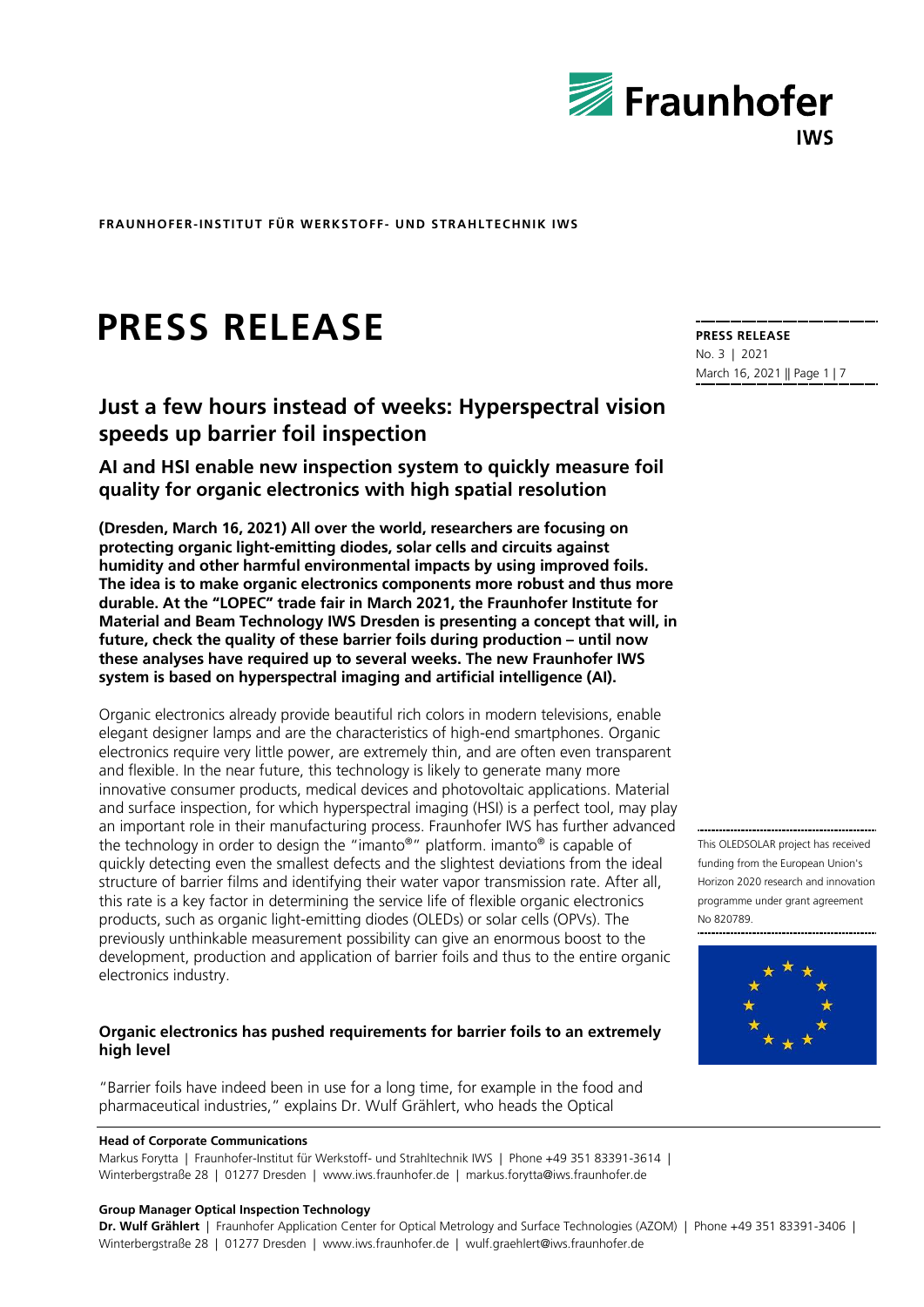

Inspection Technologies working group at the Fraunhofer Application Center for Optical Metrology and Surface Technologies AZOM, a Fraunhofer IWS branch. "In these areas, the protection of sausage, coffee, cheese and other products against moisture, bacteria or loss of flavor really has always been a priority." But organic electronics have made the requirements for the permeability of such barrier foils with respect to water vapor extremely stringent. Food packaging foils, for example, must not allow more than ten grams of water vapor per square meter to pass through within one day. For tablet foils, this water vapor transmission rate (WVTR) is only one tenth to one hundredth of a gram per day and square meter of foil. OLEDs, however, require barrier films that allow only a few micrograms of water vapor per day to pass through. In addition, up to now, measurements of the water vapor transmission rate have required a very long time. The measurement results of OLED barrier foils are often only available after several weeks. Fraunhofer IWS scientists have now managed to reduce the inspection time for barrier foils in organic electronics to just two to three hours.

#### **EU project "OledSolar" opened the door**

The EU project "OledSolar" opened the door to a new solution approach. In the course of this project, 16 institutes and technology companies from all over Europe are developing advanced manufacturing and inspection methods for the industrialization of organic electronics until spring 2022. In this project Fraunhofer IWS has started to design a barrier inspection system using a fundamentally new approach: Measurement is no longer performed on water vapor permeating the barrier, but solely on the foil, which significantly determines this permeability. In two and a half years of work, scientists and technicians have produced more than 100 barrier film samples in a rollto-roll process at the project partner Fraunhofer Institute for Organic Electronics, Electron Beam and Plasma Technology FEP, whose water vapor transmission rate was first measured with high precision by the Fraunhofer IWS inhouse developed HiBarSens® technology. Fraunhofer IWS researchers subsequently measured HSI data sets from the samples at various positions and used them to train a model which, based on an HSI measurement, can predict the water vapor transmission rate of the measured barrier foil with sufficient accuracy hundreds of times faster.

#### **AI experiences as well**

Processing raw optical data into useful information resembles human vision. Eyes provide the brain with raw color data such as red, green and blue. Thanks to a lifelong training in experience, the human brain is able to interpret this data and perceive and

**PRESS RELEASE** No. 3 | 2021 March 16, 2021 || Page 2 | 7

This OLEDSOLAR project has received funding from the European Union's Horizon 2020 research and innovation programme under grant agreement No 820789.



The **Fraunhofer Institute for Material and Beam Technology IWS** stands for innovations in laser and surface technology. As an institute of the Fraunhofer-Gesellschaft zur Förderung der angewandten Forschung e.  V., IWS offers one stop solutions ranging from the development of new processes to implementation into production up to application-oriented support. The fields of systems technology and process simulation complement the core competencies. The business fields of Fraunhofer IWS include PVD and nanotechnology, chemical surface technology, thermal surface technology, generation and printing, joining, laser ablation and separation as well as microtechnology. The competence field of material characterization and testing supports the research activities.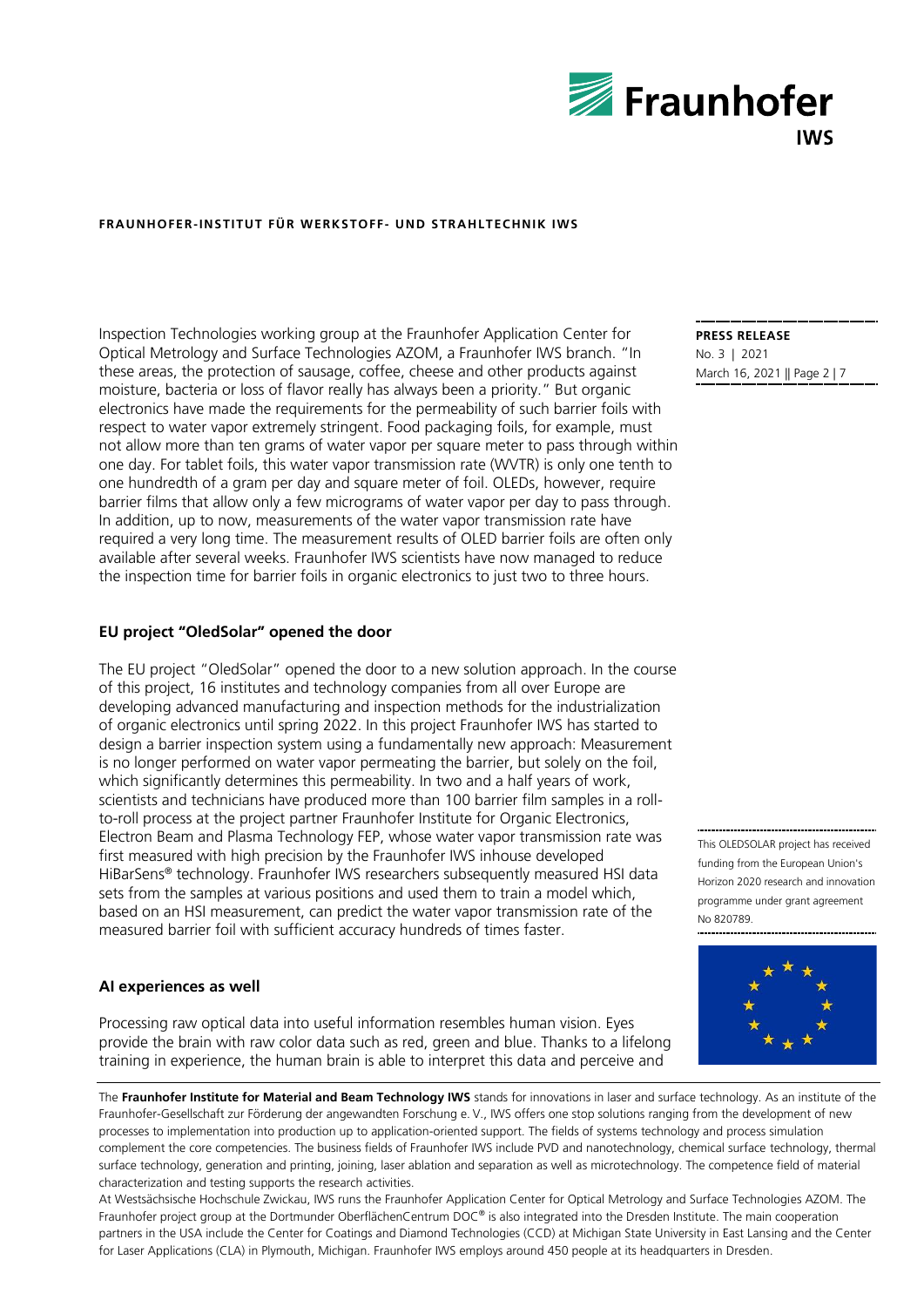

recognize the world. However, hyperspectral "seeing" differs in a decisive way: In order to obtain the crucial information, special data analysis algorithms are required due to the enormous size and complexity of the data recorded in so-called "hypercubes." Wulf Grählert emphasizes: "No human could evaluate this data conventionally. That's why we apply artificial intelligence methods." AI also "gains experience." It learns correlations between cause and effect. For example, the effects of potential foil defects such as scratches, layer defects and inclusions on a hypercube as well as on the foil's water permeability are trained to a model. A sufficiently trained model will subsequently be able to predict the water vapor transmission rate of a barrier foil from its hypercube with high reliability. Measurement and prediction are available so quickly that faulty batches can be detected immediately. In addition, it is now even possible for the very first time to evaluate at which specific points the barrier foils allow more or even less water vapor to pass through.

With faster cameras, the measurement time can be reduced even further, and the more training data AI receives in the future, the more accurate its predictions will be. The ultimate goal is real-time quality control during foil production, as well as in incoming inspection in the subsequent processing operations. "We see great potential," emphasizes Wulf Grählert. "This new type of sensor technology significantly shortens inspection time for barrier foils, opens up the possibility of inline quality control, reduces reject rates, and can make OLED and OPV production more costefficient."

#### **Hyperspectral inspector already proved its worth on pizza**

Wulf Grählert also sees a wide range of possible applications beyond organic electronics, for example in the electronics and semiconductor industries, in pharmaceuticals or in the food sector. "We have already tested the system with frozen pizzas," explains the group leader. The system can be used to automatically check whether there is enough ham, mushrooms and cheese on the pizza or whether foreign objects have landed in between. Many other application scenarios in which invisible sample properties are made "visible" are also implementable.

The **Fraunhofer Institute for Material and Beam Technology IWS** stands for innovations in laser and surface technology. As an institute of the Fraunhofer-Gesellschaft zur Förderung der angewandten Forschung e.  V., IWS offers one stop solutions ranging from the development of new processes to implementation into production up to application-oriented support. The fields of systems technology and process simulation complement the core competencies. The business fields of Fraunhofer IWS include PVD and nanotechnology, chemical surface technology, thermal surface technology, generation and printing, joining, laser ablation and separation as well as microtechnology. The competence field of material characterization and testing supports the research activities.

At Westsächsische Hochschule Zwickau, IWS runs the Fraunhofer Application Center for Optical Metrology and Surface Technologies AZOM. The Fraunhofer project group at the Dortmunder OberflächenCentrum DOC® is also integrated into the Dresden Institute. The main cooperation partners in the USA include the Center for Coatings and Diamond Technologies (CCD) at Michigan State University in East Lansing and the Center for Laser Applications (CLA) in Plymouth, Michigan. Fraunhofer IWS employs around 450 people at its headquarters in Dresden.

**PRESS RELEASE** No. 3 | 2021 March 16, 2021 || Page 3 | 7

This OLEDSOLAR project has received funding from the European Union's Horizon 2020 research and innovation programme under grant agreement No 820789.

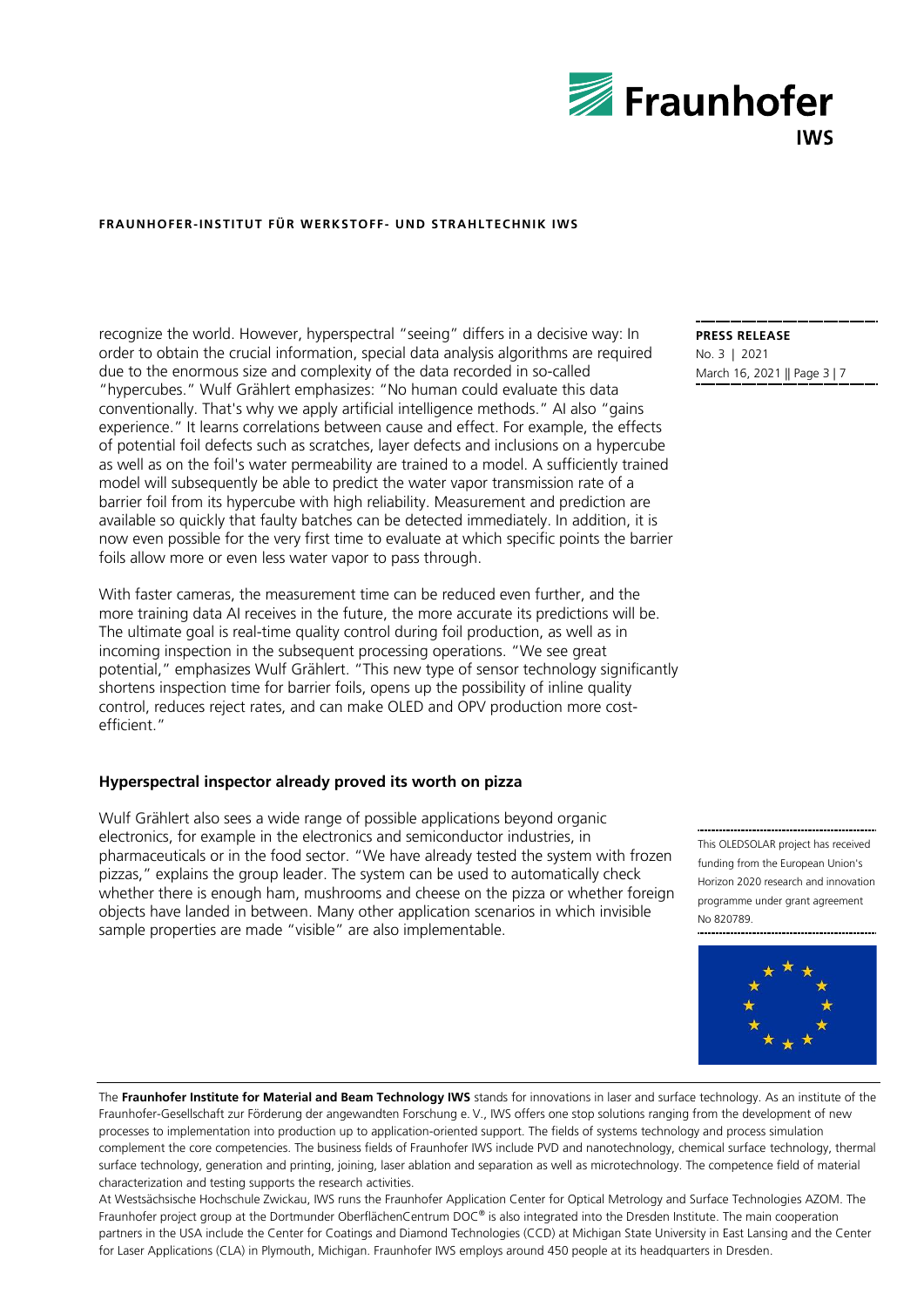

### **Info box: imanto®**

The term imanto® refers to "imaging analysis tools". In the Fraunhofer IWS developed system, an optical analysis head focuses on the foil strip and a spectrometer decomposes the light reflected from the foil in an HSI camera. However, the process does not only happen at one sample point, but simultaneously at several hundred points. The spectrometer visualizes how strongly the foil reflects ultra-violet, green, blue, yellow or infrared rays, for example, at different points. Thus, immediate conclusions can be drawn regarding the properties and quality of the foil. Defects or other "peculiarities" of the foil can only be detected under very specific colored light. Supermarket cash register bill validators, which visualize security features of euro banknotes, are a good example in this respect. In a similar way, the imanto® system generates entire stacks of color-filtered images of the foil under examination and stores them in a so-called "hypercube". These hypercubes are subjected to specific data analysis in order to calculate the desired target parameters of the foil inspection, for example the water vapor transmission rate of the barrier foil.

#### **About Fraunhofer AZOM**

The scientists at Fraunhofer AZOM are researching and developing the latest approaches in optical metrology, image processing, process control and surface characterization. They focus on transferring research results quickly and directly into application-specific solutions for industrial processes. To this end, AZOM offers research services such as development and testing of industry-compatible optical measurement methods for various fields of technology. It provides the interface between applied science and industry in the fields of medical technology, automotive engineering, mechanical engineering and semiconductor technology. In optical metrology and process integration, the research spectrum is based on three pillars: service measurements, industrial integration of established technologies and the development of novel measurement methods. Thus, AZOM scientists develop concepts for complex industrial optical measurement methods and system components, characterize surfaces, engineer user-specific sensors and actuators, and offer non-destructive monitoring of processes and components. In the field of laser-based surface technologies, industrial integration and process development constitute the pillars of

**PRESS RELEASE** No. 3 | 2021 March 16, 2021 || Page 4 | 7

This OLEDSOLAR project has received funding from the European Union's Horizon 2020 research and innovation programme under grant agreement No 820789.



The **Fraunhofer Institute for Material and Beam Technology IWS** stands for innovations in laser and surface technology. As an institute of the Fraunhofer-Gesellschaft zur Förderung der angewandten Forschung e.  V., IWS offers one stop solutions ranging from the development of new processes to implementation into production up to application-oriented support. The fields of systems technology and process simulation complement the core competencies. The business fields of Fraunhofer IWS include PVD and nanotechnology, chemical surface technology, thermal surface technology, generation and printing, joining, laser ablation and separation as well as microtechnology. The competence field of material characterization and testing supports the research activities.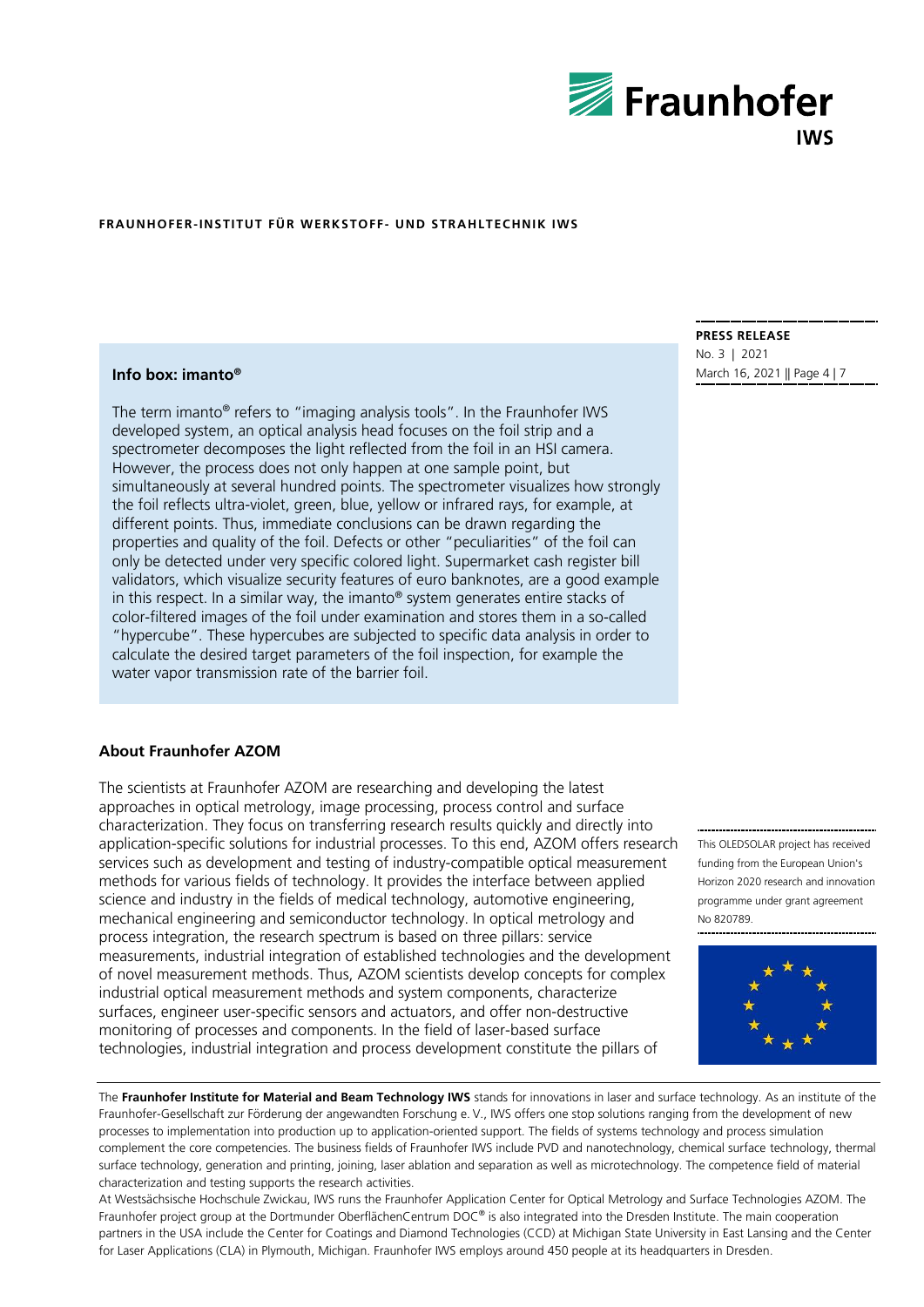

the service portfolio. In particular, AZOM develops electronic control systems, complex application-specific software solutions and optical system components such as light sources for metrology as well as fiber-based sub-assemblies in combination with free beam elements. In addition, AZOM solves individual problems not yet solvable with the standard technology currently available on the market.

#### **PRESS RELEASE** No. 3 | 2021 March 16, 2021 || Page 5 | 7



**Improved foils should protect light-emitting diodes, solar cells and circuits against humidity and other harmful environmental impacts to make them more robust and thus more durable. Fraunhofer IWS has further advanced hyperspectral imaging (HSI) to quickly detect even the smallest defects and slightest deviations from the ideal structure of barrier films and to identify their water vapor transmission rate. © ronaldbonss.com**

This OLEDSOLAR project has received funding from the European Union's Horizon 2020 research and innovation programme under grant agreement No 820789.



The **Fraunhofer Institute for Material and Beam Technology IWS** stands for innovations in laser and surface technology. As an institute of the Fraunhofer-Gesellschaft zur Förderung der angewandten Forschung e.  V., IWS offers one stop solutions ranging from the development of new processes to implementation into production up to application-oriented support. The fields of systems technology and process simulation complement the core competencies. The business fields of Fraunhofer IWS include PVD and nanotechnology, chemical surface technology, thermal surface technology, generation and printing, joining, laser ablation and separation as well as microtechnology. The competence field of material characterization and testing supports the research activities.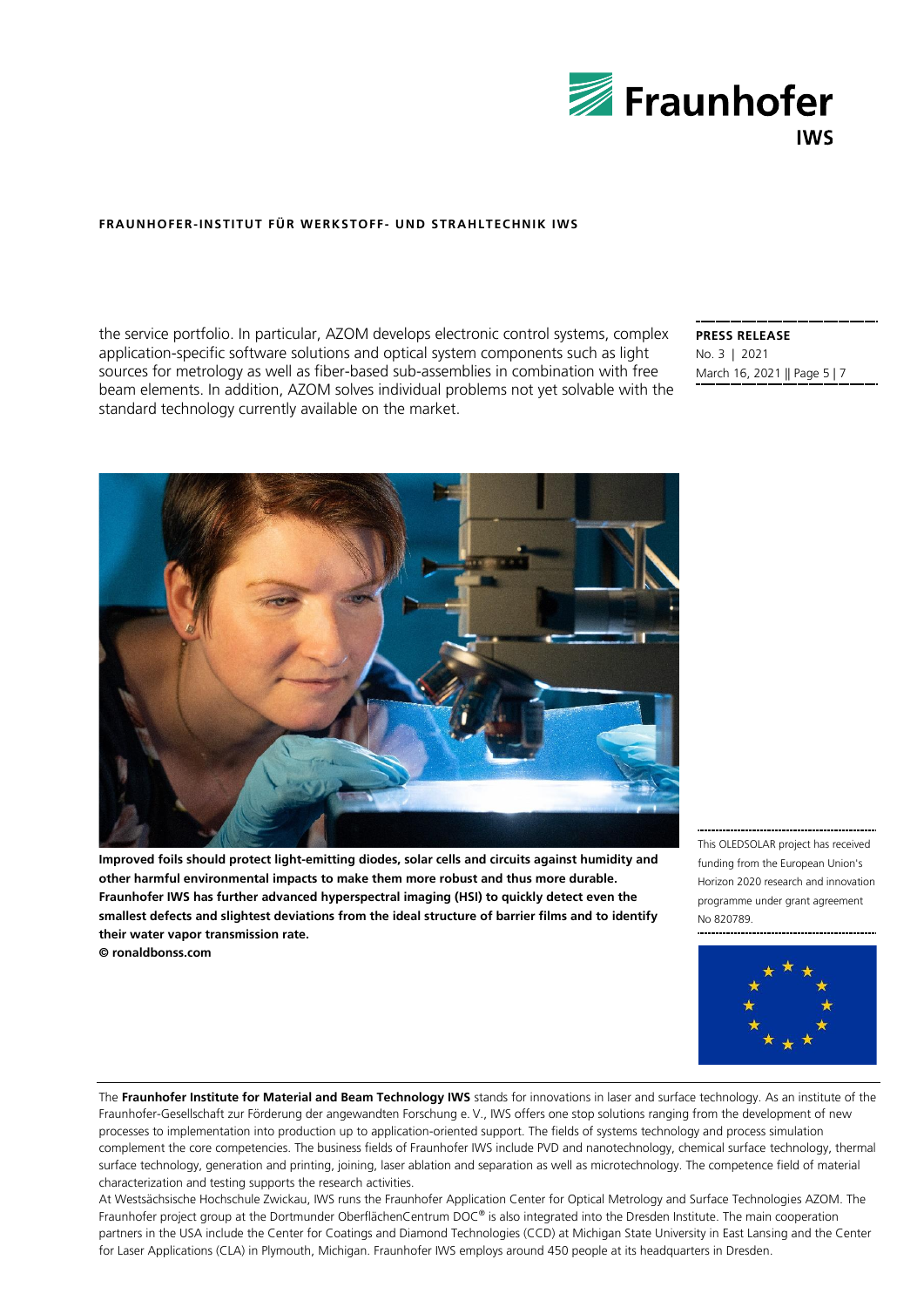



**PRESS RELEASE** No. 3 | 2021 March 16, 2021 || Page 6 | 7

**Roll-to-roll foil inspection system at Fraunhofer FEP. © ronaldbonss.com**

> This OLEDSOLAR project has received funding from the European Union's Horizon 2020 research and innovation programme under grant agreement No 820789.



The **Fraunhofer Institute for Material and Beam Technology IWS** stands for innovations in laser and surface technology. As an institute of the Fraunhofer-Gesellschaft zur Förderung der angewandten Forschung e. V., IWS offers one stop solutions ranging from the development of new processes to implementation into production up to application-oriented support. The fields of systems technology and process simulation complement the core competencies. The business fields of Fraunhofer IWS include PVD and nanotechnology, chemical surface technology, thermal surface technology, generation and printing, joining, laser ablation and separation as well as microtechnology. The competence field of material characterization and testing supports the research activities.